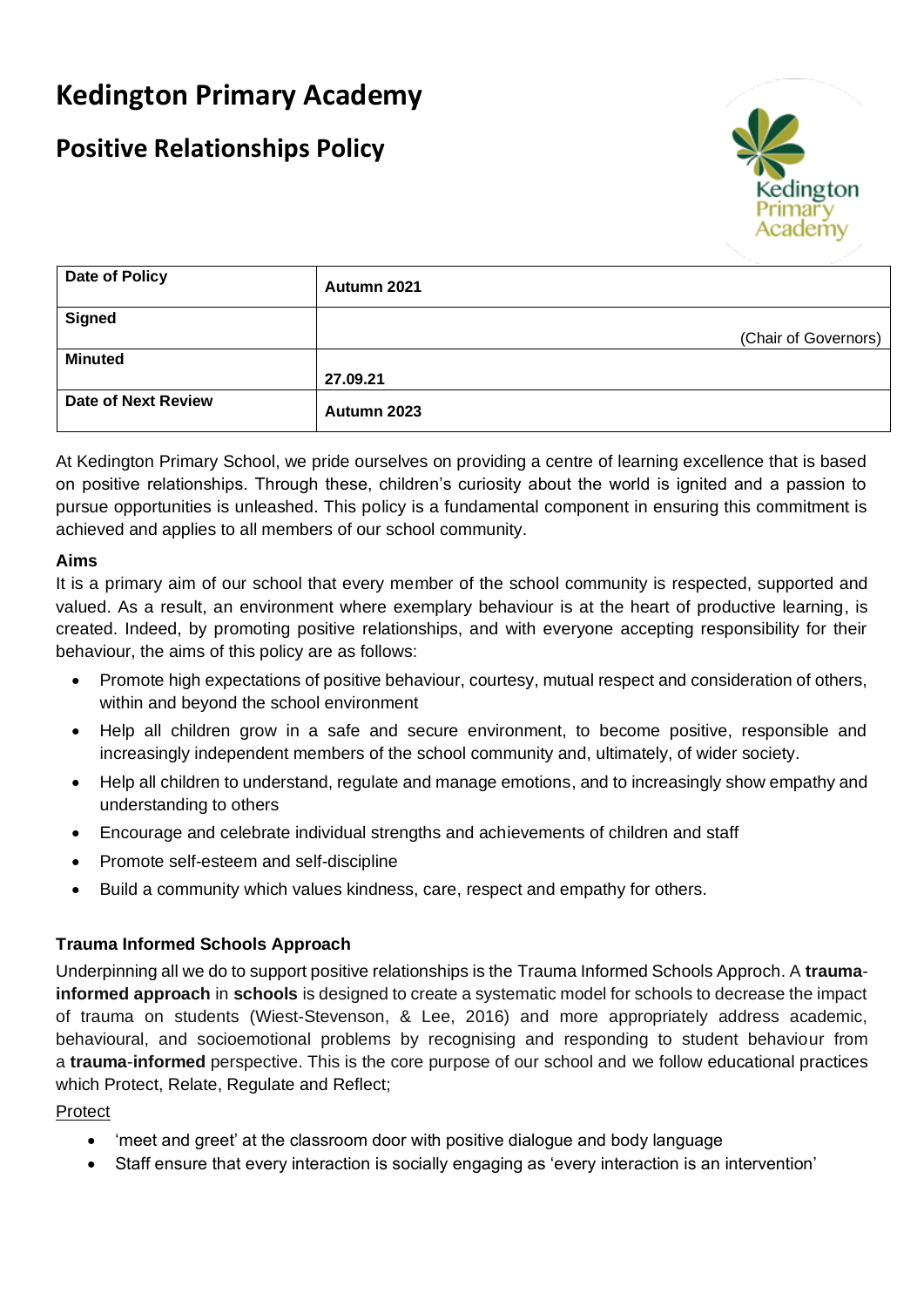- A whole school commitment to cease all use of harsh voices, shouting, put downs, criticism and shaming (proven to be damaging psychologically and neurologically).
- Pedagogic interventions that help staff to get to know children better on an individual basis e.g. 'I wish my teacher knew'. (What matters to them, who matters to them, their dreams, hopes). This is key to enabling children to feel safe enough to talk, if they wish, about painful life experiences, which are interfering with their ability to learn and their quality of life.
- Vulnerable children have easy and daily access to at least one named, emotionally available adult, and know when and where to find that adult. If the child does not wish to connect with the allocated adult, an alternative adult is found.
- School staff adjust expectations around vulnerable children to correspond with their developmental capabilities and experience of traumatic stress. This includes removing vulnerable and traumatised children in a kind and non-judgmental way from situations they are not managing well (e.g. children who are continually triggered into alarm states in the can access a calmer, smaller area with emotionally regulating adults).

### Relate

- A whole-school commitment to enabling children to see themselves, their relationships and the world positively, rather than through a lens of threat, danger or self-blame.
- Vulnerable children provided with repeated relational opportunities and with emotionally available adults and therapies.

### Regulate

- Relational interventions specifically designed to bring down stress hormone levels (e.g. from toxic to tolerable) in vulnerable children, enabling them to feel calm, soothed and safe. This is to support learning, quality of life and protect against stress-induced physical and mental illness, now and in later life.
- Evidence-based interventions that aim to repair psychological damage and brain damage caused by traumatic life experiences, through emotionally regulating, playful, enriched adult-child interactions.
- The emotional well-being and regulating of staff is treated as a priority to prevent burnout, stress related absence, or leaving the profession through stress-related illness, secondary trauma and/or feeling undervalued, blamed or shamed.

# Reflect

- Staff are given training and development on building relationships, and this is consistent across the school.
- Within the context of an established and trusted relationship with a member of staff, children are given the means and opportunity to symbolise painful life experiences through images as well as words, as a key part of 'working through' these experiences and memory re-consolidation. Means include the provision of different modes of expression, e.g. art/play/drama/ music/sand/emotion worksheets/emotion cards.
- PSHE sessions include learning about mental health, relationships, emotions, social media and tools for how to 'do life well'. Curricular content enables children to make informed choices about how they relate to others, how they live their lives, and how they treat their brains, bodies and minds.
- A behaviour policy based not on punishment or sanctions, but rather on resolution and repair.

# **Positive Relationships | General Statement**

Promoting positive relationships involves responsibilities and rights on the part of teachers, support staff and learners. Teachers and support staff are expected to act as role models for children, in terms of their behaviour, appearance and modelled relationships. Children have the responsibility to work together and have the right to enjoy respect and friendship. To support these responsibilities and rights, it is important that